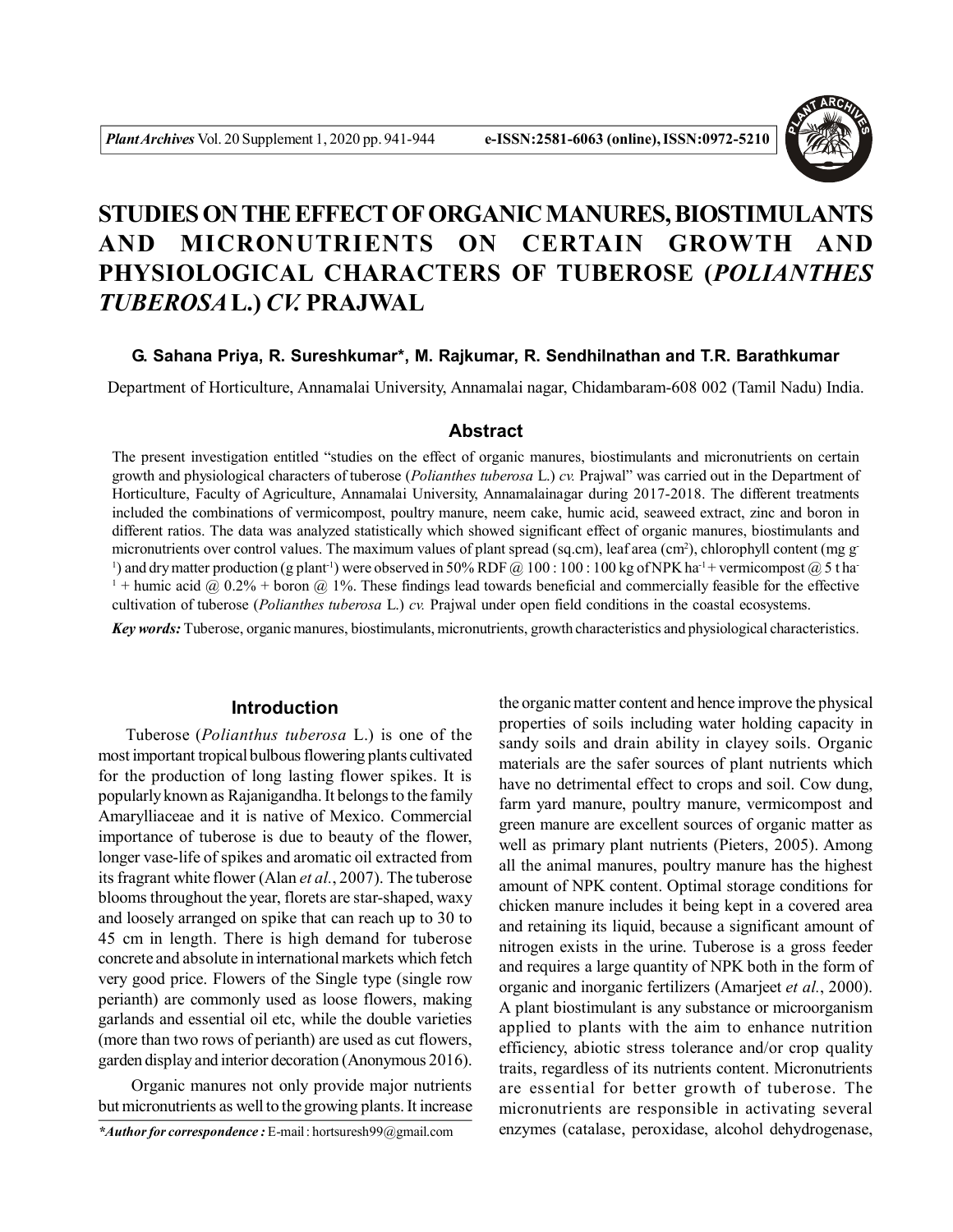carbonic dehydrogenase, tryptophan synthease, etc.) and involve them self in chlorophyll synthesis and various physiological activities by which plant growth and development are encouraged. The use of growth stimulants, organic manures and micronutrients has brought about a sort of revolution in the floriculture industry. Present research work was planned to investigate the best effect of organic manures, biostimulants and micronutrients of tuberose under open field conditions in the coastal ecosystems.

# **Materials and Methods**

The experiment was conducted in the agro-climatic conditions of Annamalai Nagar at floriculture yard, Department of Horticulture, Annamalai University, Chidambaram region features a hot summer climate with maximum temperature of  $38^{\circ}$ c and minimum of  $17.5^{\circ}$ c with annual average rainfall of 1235 mm and consider good for tuberose cultivation. The corms of the single variety of tuberose were sown after dipped in carbendazim fungicide  $2 \text{ g litre}^{-1}$  of water for 15 minutes. The treatments were replicated three times during the month of February. The certain growth parameters including plant height, number of leaves plant<sup>-1</sup> and number of side shoots plant-1 were observed by using organic manures and foliar application of biostimulants and micronutrients. Randomized block design was used to evaluate the results statistically and LSD (least significant difference) at 5% were calculated according to the method described by Panse and Sukhatme (1978).

# **Results and Discussion**

## **Growth characters**

#### **Plant spread (cm<sup>2</sup> )**

Different treatments significantly influenced the plant spread (Table 1). Among the different treatments, the maximum plant spread was observed in  $T<sub>4</sub> (50 % RDF@)$ 100: 100: 100 kg NPK ha<sup>-1+</sup> vermicompost  $@$  5 t ha<sup>-1</sup> + humic acid @  $0.2 \%$  + boron @ 1%) which recorded the value of 25.02 cm<sup>2</sup>, which was followed by  $T_8$  with the value of  $24.33 \text{ cm}^2$ . The lowest value on plant spread  $(15.67 \text{ cm}^2)$  was recorded in T<sub>13</sub> (control).

#### **Leaf area (cm<sup>2</sup> )**

The results on the effect of various treatments on leaf area are presented in Table 1. Different treatments influenced the results significantly. Among the different treatments, the maximum leaf area was observed in  $T_{4}(50$ % RDF@ 100: 100: 100 kg NPK ha<sup>-1+</sup> vermicompost @ 5 t ha<sup>-1</sup> + humic acid @ 0.2 % + boron @ 1%) with the value of 43.44 cm<sup>2</sup>, which was followed by  $T_s(43.05 \text{ cm}^2)$ .

The lowest value of leaf area (32.19 cm<sup>2</sup>) was recorded in  $T_{13}$  (control).

#### **Physiological characters**

## **Chlorophyll content (mg g-1)**

The data on the effect of various treatments on chlorophyll content are presented in Table 2. Different treatments significantly influenced the chlorophyll content. Among the various treatments,  $T_4$  (50 % RDF@ 100: 100: 100 kg NPK ha<sup>-1+</sup> vermicompost  $\omega$  5 t ha<sup>-1</sup> + humic acid @  $0.2 \%$  + boron @ 1%) recorded the maximum value of chlorophyll content (0.933 mgg<sup>-1</sup>). However, it was closely followed by  $T<sub>8</sub> (0.894 \text{ mg g}^{-1})$ . The lowest value (0.499 mg g<sup>-1</sup>) was recorded in control  $(T_{13})$ .

## **Dry matter production (g plant-1)**

The results on dry matter production per plant influenced by various treatments are presented in Table 2. Various treatments significantly influenced the dry matter production. The highest value in dry matter production (24.66 g plant<sup>-1</sup>) was noticed in  $T<sub>4</sub>$  (50 % RDF  $@ 100: 100: 100 \text{ kg } NPK \text{ ha}^{-1} + \text{vermicompost } @ 5 \text{ t } \text{ha}^{-1}$ <sup>1</sup> + humic acid @ 0.2 % + boron @ 1%), followed by  $T<sub>8</sub>$ which recorded the value of  $24.20$  g plant<sup>-1</sup>. The lowest value in dry matter production  $(16.30 \text{ g plant}^{-1})$  was observed in  $T_{13}$  (control).

Hence the results revealed that the higher carbohydrate accumulation in leaves facilitated by a favorably influenced combination of vermicompost, humic acid and boron application might have lead to higher photosynthetic activities and ultimately resulting in an increased plant spread and leaf area. The plant spread and leaf area is more directly related to the photosynthetic efficiency as reported by Hardeep Kumar *et al.,* (2003), Karuppaiah (2005) in African marigold, Ganesh *et al*. (2014) in tuberose and Tara Chand Saini *et al*., (2015) in chrysanthemum.

 The chlorophyll is an essential component for photosynthesis and it occurs in chloroplasts as green pigments in all photosynthetic plant tissues. In the present work, T<sub>4</sub> (50 % RDF @ 100: 100: 100 kg NPK ha<sup>-1</sup> + vermicompost  $(a)$  5 t ha<sup>-1</sup> + humic acid  $(a)$  0.2 % + boron  $(a)$  1%) recorded higher chlorophyll content with the value of 0.933 mg  $g^{-1}$ . This is because the responses of the foliar humic acid fertilizer could related with a consecutive increased net photosynthetic rate due to the high content of chlorophyll and the improved chloroplast ultra structure (Hong-mei Fan *et al*., 2014). The significant variation in chlorophyll content might be due to the positive effects of vermicompost, humic acid and boron and its appropriate combination as reported by Hardeep Kumar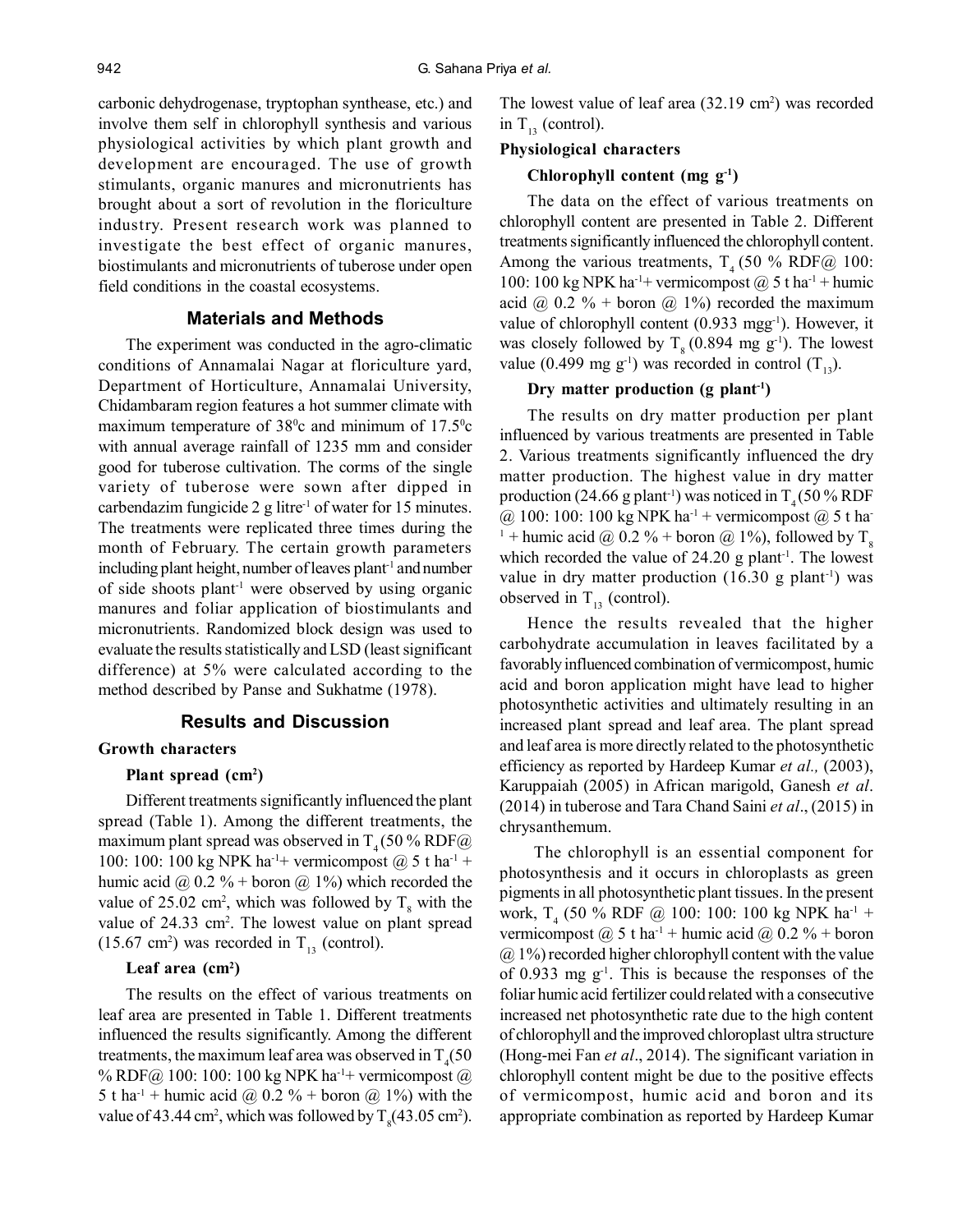|  |                                             |  | <b>Table 1:</b> Effect of organic manures, biostimulants and micronutrients on plant spread $(cm^2)$ and leaf area $(cm^2)$ in tuberose |  |  |  |  |  |
|--|---------------------------------------------|--|-----------------------------------------------------------------------------------------------------------------------------------------|--|--|--|--|--|
|  | <i>(Polianthes tuberosa L.)</i> cv. Prajwal |  |                                                                                                                                         |  |  |  |  |  |

| <b>Treatments</b>                                                                                                       | <b>Plant spread</b> | <b>Leaf</b> area   |  |
|-------------------------------------------------------------------------------------------------------------------------|---------------------|--------------------|--|
|                                                                                                                         | (cm <sup>2</sup> )  | (cm <sup>2</sup> ) |  |
| T <sub>1</sub> -50% RDF + vermicompost@ 5 t ha <sup>-1</sup> seaweed extract@ 2%+ boron@ 1%                             | 23.54               | 42.53              |  |
| $T_{2}$ - 50% RDF+poultry manure@ 10 t ha <sup>-1</sup> +seaweed extract@ 2%+boron@ 1%                                  | 22.06               | 41.58              |  |
| $T_s$ - 50% RDF + neem cake@ 1t ha <sup>-1</sup> + seaweed extract@ 2%+ boron @ 1%                                      | 20.12               | 40.52              |  |
| $Ta$ - 50% RDF + vermicompost $(a)$ 5 t ha <sup>-1</sup> + humic acid $(a)$ 0.2% boron $(a)$ 1%                         | 25.02               | 43.44              |  |
| $T_s$ - 50% RDF + poultry manure@ 10 t ha <sup>-1</sup> + humic acid+ boron@ 1%                                         | 22.88               | 42.18              |  |
| $T_6$ - 50% RDF + neem cake@ 1t ha <sup>-1</sup> + humic acid@ 0.2% + boron@ 1%                                         | 21.42               | 41.21              |  |
| $T_7$ - 50% RDF + vermicompost@ 5 t ha <sup>-1</sup> + seaweed extract@ 2%+ zinc sulphate@ 0.5%                         | 19.95               | 40.16              |  |
| $T_s$ - 50% RDF + poultry manure@ 10 t ha <sup>-1</sup> + seaweed extract@ 2%+ zinc<br>sulphate $\omega$ , 0.5%         | 24.33               | 43.05              |  |
| $T_{\text{g}}$ - 50% RDF + neem cake@ 1t ha <sup>-1</sup> + seaweed extract@ 2% sq.m <sup>-1</sup> + zincsulphate@ 0.5% | 22.23               | 41.85              |  |
| T <sub>10</sub> -50% RDF + vermicompost@ 5 t ha <sup>-1</sup> + humic acid@ $0.2\%$ + zinc sulphate@ $0.5\%$            | 20.75               | 40.86              |  |
| $T_{11}$ - 50% RDF + poultry manure@ 10 t ha <sup>-1</sup> + humic acid@ 0.2% + zinc sulphate@ 0.5%                     | 18.83               | 39.83              |  |
| $T_{12}$ - 50% RDF + neem cake@ 1t ha <sup>-1</sup> + humic acid@ 0.2% + zinc<br>sulphate $(a)$ 0.5%                    | 24.16               | 42.82              |  |
| $T_{13}$ - Control                                                                                                      | 15.67               | 32.19              |  |
| CD(0.05)                                                                                                                | 0.60                | 0.30               |  |
| S.Ed                                                                                                                    | 0.30                | 0.15               |  |

\*NOTE: RDF- Recommended dosage of fertilizer @ 100:100:100 kg of NPK ha-1, humic acid, seaweed extract , boron and zinc as foliar application

**Table 2:** Effect of organic manures, biostimulants and micronutrients on chlorophyll content (mg g<sup>-1</sup>) and dry matter production (g plant-1) in tuberose (*Polianthes tuberosa L.*) cv. Prajwal

| <b>Treatments</b>                                                                                                                                                                                   | <b>Chlorophyll</b> | Dry matter                 |  |
|-----------------------------------------------------------------------------------------------------------------------------------------------------------------------------------------------------|--------------------|----------------------------|--|
|                                                                                                                                                                                                     | content            | production                 |  |
|                                                                                                                                                                                                     | $(mg g^{-1})$      | $(g$ plant <sup>-1</sup> ) |  |
| T <sub>1</sub> -50% RDF + vermicompost@ 5 t ha <sup>-1</sup> + seaweed extract @ 2%+<br>boron $\omega$ 1%                                                                                           | 0.849              | 22.75                      |  |
| T <sub>2</sub> -50% RDF + poultry manure $@$ 10 t ha <sup>-1</sup> + seaweed extract $@$ 2% + boron $@$ 1%                                                                                          | 0.760              | 20.85                      |  |
| $T_3$ - 50% RDF + neem cake@ 1t ha <sup>-1</sup> + seaweed extract@ 2%+ boron@ 1%                                                                                                                   | 0.663              | 20.45                      |  |
| $T_4$ - 50% RDF + vermicompost@ 5 t ha <sup>-1</sup> + humic acid@ 0.2% + boron@ 1%                                                                                                                 | 0.933              | 24.66                      |  |
| T <sub>5</sub> -50% RDF + poultry manure@ 10 t ha <sup>-1</sup> + humic acid@ 0.2% + boron@ 1%                                                                                                      | 0.808              | 22.24                      |  |
| $T_6$ - 50% RDF + neem cake@ 1t ha <sup>-1</sup> + humic acid@ 0.2% + boron@ 1%                                                                                                                     | 0.724              | 21.35                      |  |
| $T_7$ - 50% RDF + vermicompost@ 5 t ha <sup>-1</sup> + seaweed extract@ 2%+ zinc sulphate@ 0.5%                                                                                                     | 0.628              | 20.02                      |  |
| $T_s$ - 50% RDF + poultry manure@ 10 t ha <sup>-1</sup> + seaweed extract@ 2%+ zinc sulphate@ 0.5%                                                                                                  | 0.894              | 24.20                      |  |
| $T_0$ - 50% RDF + neem cake@ 1t ha <sup>-1</sup> + seaweed extract@ 2% sq.m <sup>-1</sup> + zinc sulphate@ 0.5%                                                                                     | 0.772              | 21.82                      |  |
| $T_{10}$ 50% RDF + vermicompost@ 5 t ha <sup>-1</sup> + humic acid@ 0.2% + zinc sulphate@ 0.5%<br>$T_{11}$ 50% RDF + poultry manure@ 10 t ha <sup>-1</sup> + humic acid@ 0.2% + zinc sulphate@ 0.5% | 0.694              | 20.87                      |  |
|                                                                                                                                                                                                     | 0.590              | 19.53                      |  |
| $T_{12}$ - 50% RDF + neem cake@ 1t ha <sup>-1</sup> + humic acid@<br>$0.2\%$ + zinc sulphate $\omega$ , 0.5%                                                                                        | 0.885              | 23.23                      |  |
| $T_{13}$ - Control                                                                                                                                                                                  | 0.499              | 16.30                      |  |
| CD(0.05)                                                                                                                                                                                            | 0.02               | 0.40                       |  |
| S.Ed                                                                                                                                                                                                | 0.01               | 0.20                       |  |

\*NOTE: RDF- Recommended dosage of fertilizer @ 100:100:100 kg of NPK ha-1, humic acid, seaweed extract , boron and zinc as foliar application

*et al.,* (2003) in tuberose, Patil *et al*., (2004) in *J. sambac* and Suseela *et al*., (2016) in tuberose (*Polianthus tuberose* L.) *cv.* Suvasini. In the present study, the higher dry matter production was observed in  $T_4$  with the value of 24.66 g plant-1. This might be due to the increased plant growth such as plant height, number of side shoots per plant, number of leaves per plant, plant spread and leaf area due to the maintenance of macro and micronutrient status of the plant as reported by Subrata Raha *et al*., (2015) in chrysanthemum. Similar findings were reported by Verma *et al*., (2011) that the dry matter production was influenced by the effect of vermicompost and the influence of humic acid on the dry matter production was reported by Hong-mei Fan *et al*., (2014).